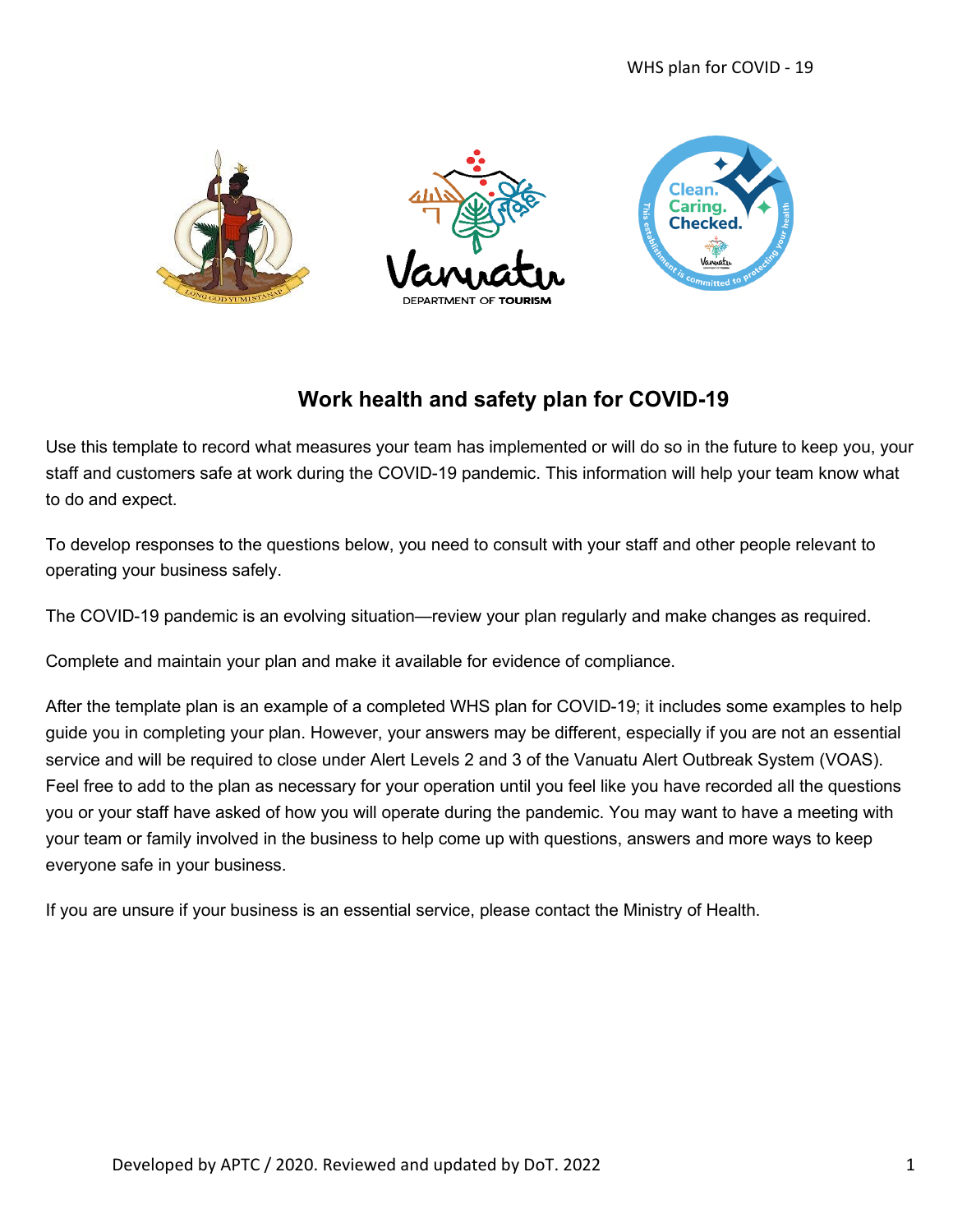## **Work health and safety plan for COVID-19**

## **Business details**

| Business name:                                                                                           |                             |  |
|----------------------------------------------------------------------------------------------------------|-----------------------------|--|
| Manager's approval                                                                                       | <b>Staff Representative</b> |  |
| Signature:                                                                                               | signature:                  |  |
| Date completed:                                                                                          | Date distributed:           |  |
|                                                                                                          |                             |  |
| Revision date(s):                                                                                        |                             |  |
|                                                                                                          |                             |  |
| Referring to the Vanuatu Alert Outbreak System (VOAS), is your business considered an essential service? |                             |  |
| Yes/No                                                                                                   |                             |  |

|                       | Describe what you will do | Who is responsible |
|-----------------------|---------------------------|--------------------|
| Following the VOAS,   |                           |                    |
| what measures has     |                           |                    |
| your business put in  |                           |                    |
| place during Level 0? |                           |                    |
| Following the VOAS,   |                           |                    |
| what measures has     |                           |                    |
| your business put in  |                           |                    |
| place during Level 1? |                           |                    |
| Following the VOAS,   |                           |                    |
| what measures has     |                           |                    |
| your business put in  |                           |                    |
| place to operate at   |                           |                    |
| Level 2&3? (Applies   |                           |                    |
| only to essential     |                           |                    |
| services)             |                           |                    |
| How will your         |                           |                    |
| business comply with  |                           |                    |
| social distancing     |                           |                    |
| requirements?         |                           |                    |
|                       |                           |                    |
| How is your business  |                           |                    |
| complying with        |                           |                    |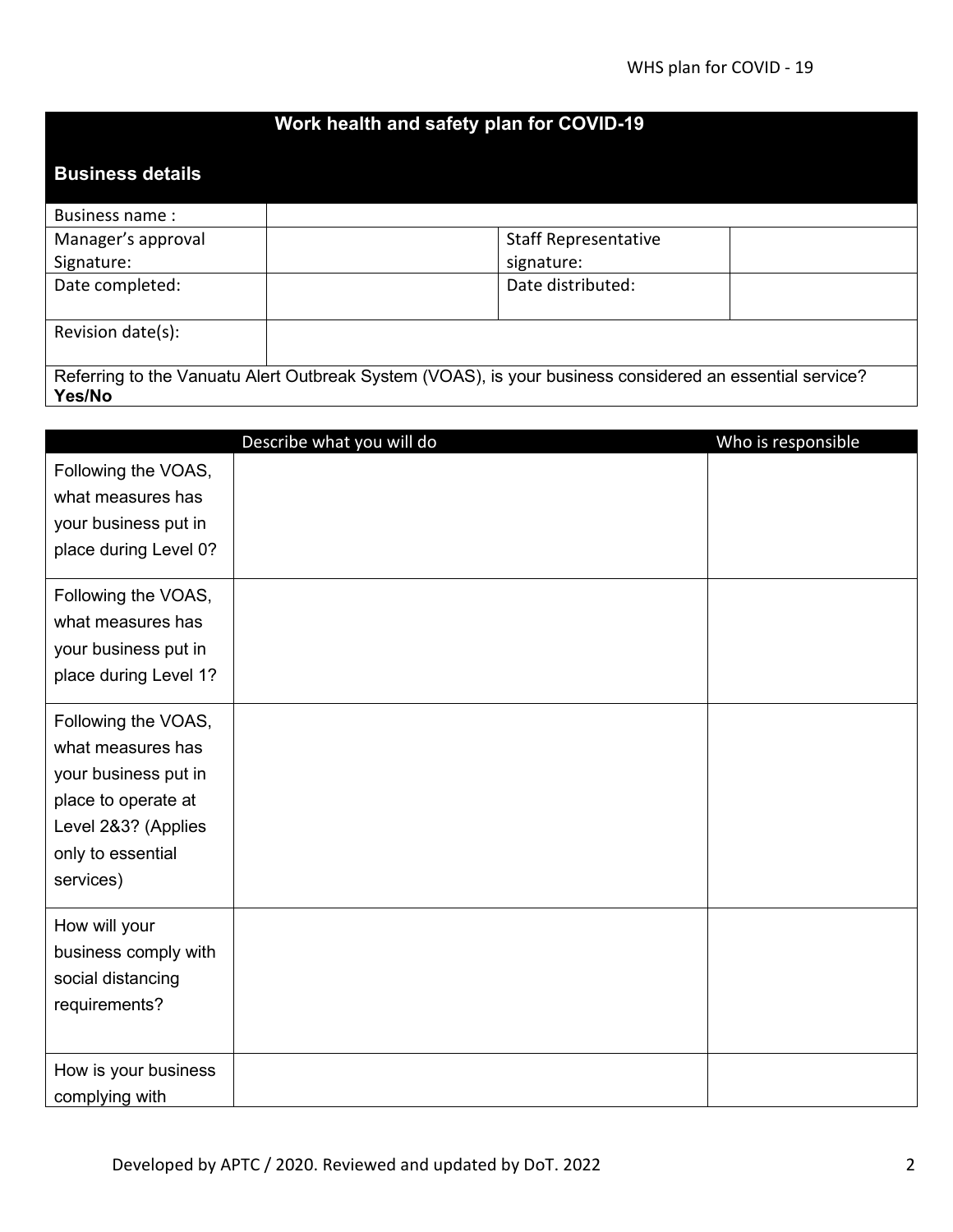| hygiene, cleaning and<br>disinfecting<br>requirements?                                                  |              |
|---------------------------------------------------------------------------------------------------------|--------------|
| What extra measures<br>is your business doing<br>to keep customers/<br>clients safe?                    |              |
| What measures have<br>you put in place to<br>keep workers safe?                                         |              |
| How is your business<br>managing deliveries,<br>contractors and<br>visitors attending the<br>workplace? |              |
| How is your business<br>reviewing and<br>monitoring work<br>health and safety<br>compliance?            | $\mathsf{r}$ |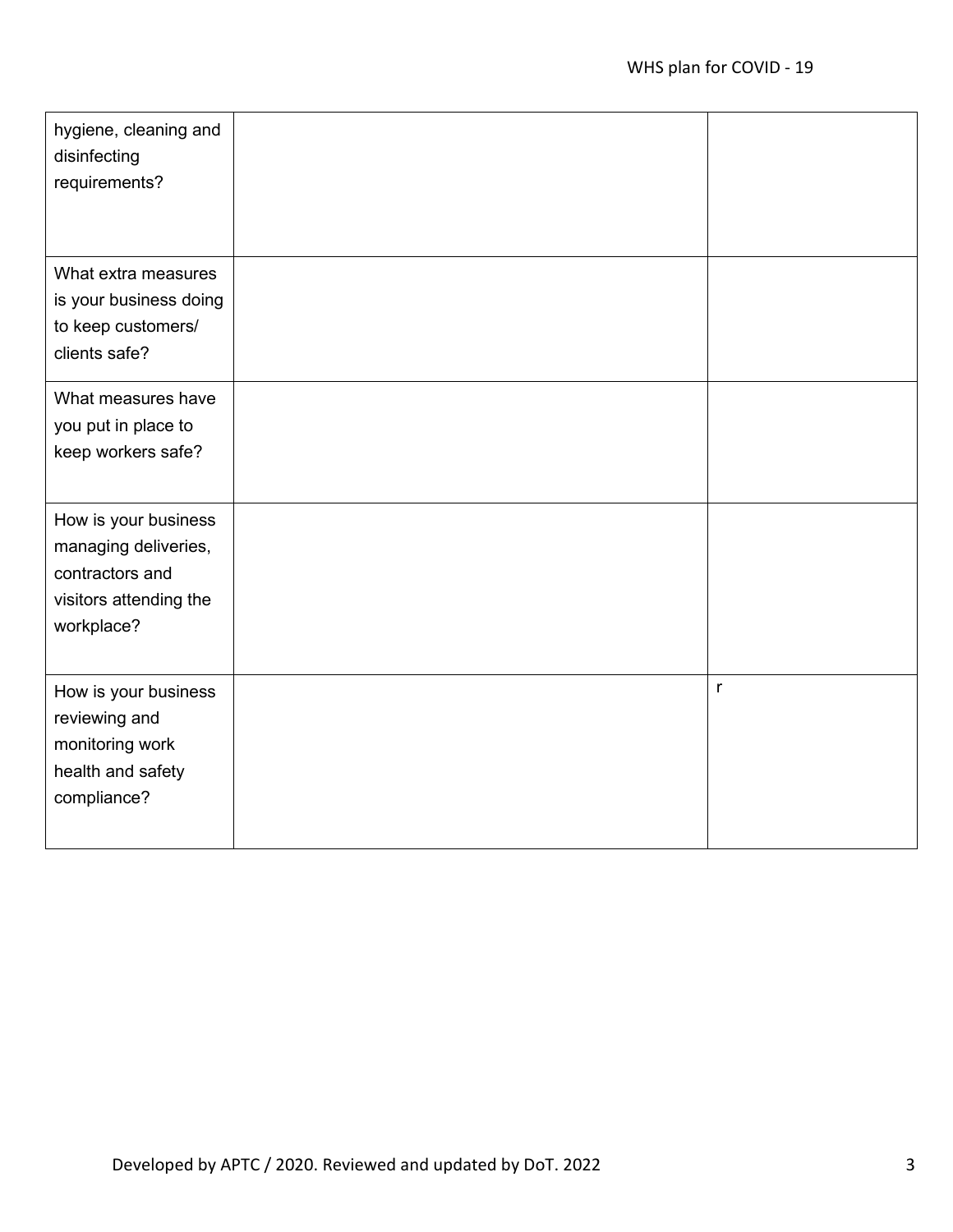## **Work health and safety plan for COVID-19**

Below is an example of a WHS plan for COVID-19.

|                                              | Describe what you will do                                                                                                                                                        | Who is responsible                                                                                                                            |
|----------------------------------------------|----------------------------------------------------------------------------------------------------------------------------------------------------------------------------------|-----------------------------------------------------------------------------------------------------------------------------------------------|
| Following the VOAS,                          | Consider: The Vanuatu Outbreak Alert System for COVID-<br>19 - GROUPS                                                                                                            |                                                                                                                                               |
| what measures has                            |                                                                                                                                                                                  |                                                                                                                                               |
| your business put in                         | Example:                                                                                                                                                                         |                                                                                                                                               |
| place during Level 0?                        | -Established hand washing facilities at the entrance                                                                                                                             | include names or                                                                                                                              |
|                                              | -Prepared to collect & maintain records of all people<br>entering our premises, for when requested by relevant<br>authorities<br>-Prepared our Workplace Health and Safety Plan. | positions of staff-who<br>are responsible for these<br>actions in your<br>workplace- front office<br>supervisor, manager,<br>duty manager etc |
| Following the VOAS,                          | Consider: The Vanuatu Outbreak Alert System for COVID-                                                                                                                           |                                                                                                                                               |
| what measures has                            | 19-GROUPS                                                                                                                                                                        |                                                                                                                                               |
| your business put in                         | Example:                                                                                                                                                                         |                                                                                                                                               |
| place during Level 1?                        | -Identified staff members responsible for monitoring<br>compliance of handwashing at the entrance                                                                                | Duty manager                                                                                                                                  |
|                                              | -Prepared to collect & maintain records of all people<br>entering our premises, for when requested by relevant<br>authorities                                                    | Receptionist                                                                                                                                  |
|                                              | -Prepared our Workplace Health and Safety Plan.                                                                                                                                  | <b>General Manager</b>                                                                                                                        |
| Following the VOAS,                          | Consider: The Vanuatu Outbreak Alert System for COVID-                                                                                                                           |                                                                                                                                               |
| what measures has                            | 19 - GROUPS                                                                                                                                                                      |                                                                                                                                               |
| your business put in                         | <b>Example</b> (essential services)                                                                                                                                              |                                                                                                                                               |
| place to operate at<br><b>Level 2&amp;3?</b> | We have implemented the above procedures AND                                                                                                                                     |                                                                                                                                               |
|                                              | If our island is affected and declared level 2 OR the                                                                                                                            |                                                                                                                                               |
|                                              | outbreak occurs nationally, we are prepared to                                                                                                                                   |                                                                                                                                               |
|                                              | implement the following measures to reduce our                                                                                                                                   |                                                                                                                                               |
|                                              | operations:                                                                                                                                                                      |                                                                                                                                               |
|                                              | Skeleton roster developed<br>$\blacksquare$                                                                                                                                      | Manager                                                                                                                                       |
|                                              | Amended operating procedures developed, and<br>staff are aware and trained.                                                                                                      | Manager                                                                                                                                       |
|                                              | prepared Customer notification of reduced                                                                                                                                        | Receptionist                                                                                                                                  |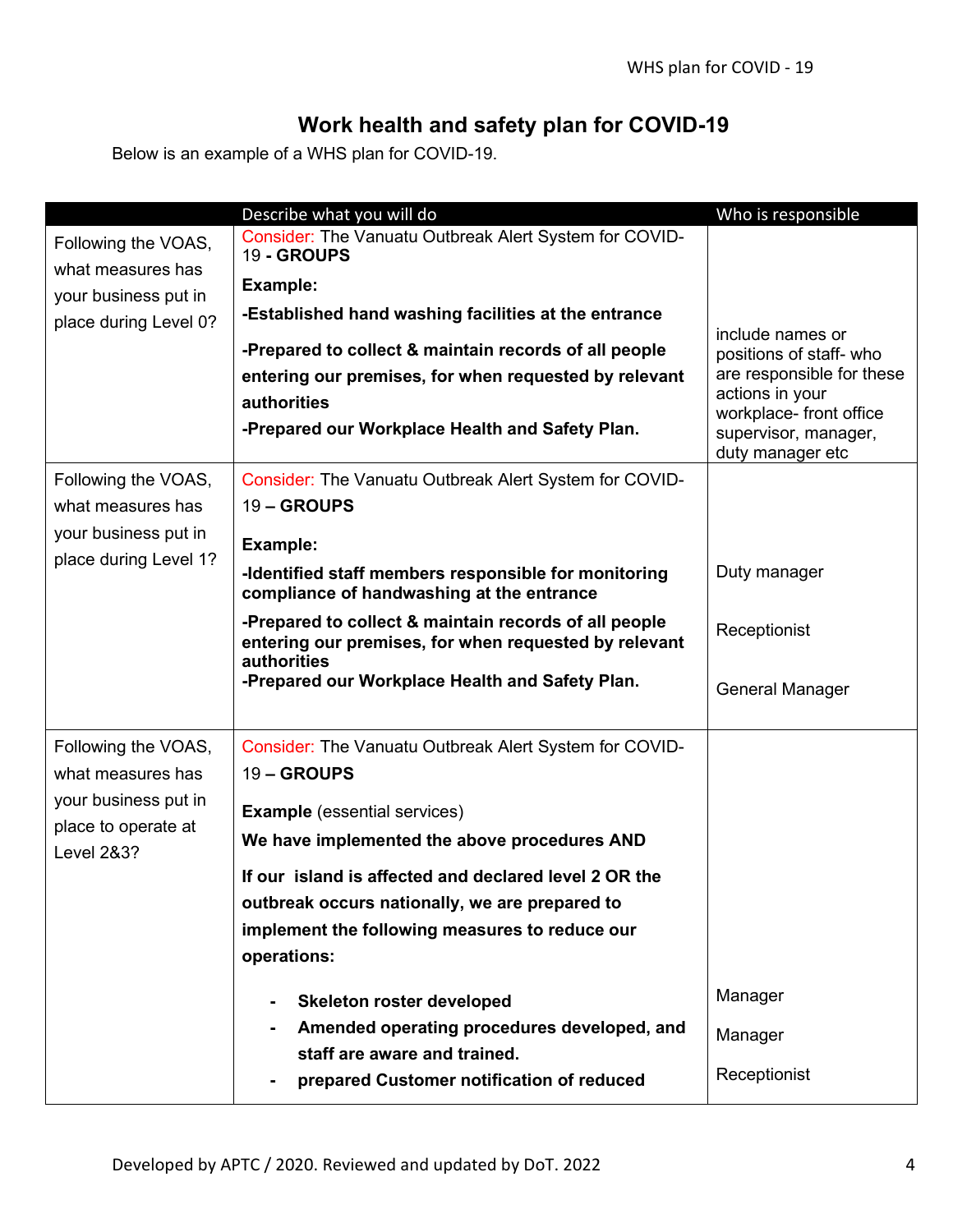|                                                                                                  | operations                                                                                                                                                                                                                                                                                                                                                                                                                                                                                                                                                                                                                                                         |                                                                                                                                                |
|--------------------------------------------------------------------------------------------------|--------------------------------------------------------------------------------------------------------------------------------------------------------------------------------------------------------------------------------------------------------------------------------------------------------------------------------------------------------------------------------------------------------------------------------------------------------------------------------------------------------------------------------------------------------------------------------------------------------------------------------------------------------------------|------------------------------------------------------------------------------------------------------------------------------------------------|
|                                                                                                  | <b>Example</b> (non-essential services)                                                                                                                                                                                                                                                                                                                                                                                                                                                                                                                                                                                                                            |                                                                                                                                                |
|                                                                                                  | We have implemented the above procedures AND                                                                                                                                                                                                                                                                                                                                                                                                                                                                                                                                                                                                                       |                                                                                                                                                |
|                                                                                                  | If our island is affected and declared level 2 OR the<br>outbreak occurs nationally, we will be required to close<br>until otherwise notified. Actions necessary to<br>implement include:                                                                                                                                                                                                                                                                                                                                                                                                                                                                          |                                                                                                                                                |
|                                                                                                  | - Notifying our staff and ensuring they are aware of how<br>their salaries will be affected during this time.                                                                                                                                                                                                                                                                                                                                                                                                                                                                                                                                                      | Manager                                                                                                                                        |
|                                                                                                  | -Preparing a notification for our customers                                                                                                                                                                                                                                                                                                                                                                                                                                                                                                                                                                                                                        | Receptionist                                                                                                                                   |
|                                                                                                  |                                                                                                                                                                                                                                                                                                                                                                                                                                                                                                                                                                                                                                                                    |                                                                                                                                                |
| How will your<br>business comply with<br>social distancing<br>requirements?                      | Consider: Signage at entry points, how are you restricting<br>numbers within the premises, separating entry and exit.<br><b>Examples:</b><br>Ensured social distancing by placing floor or<br>wall markings or signs to identify 1 metres<br>distance between people for queues and waiting<br>areas<br>Moved office desks, customer tables and chairs<br>to ensure that everyone can socially distance<br>Created extra waiting area to allow customers to<br>socially distance comfortably                                                                                                                                                                       | Administrator, managers                                                                                                                        |
| How is your business<br>complying with<br>hygiene, cleaning and<br>disinfecting<br>requirements? | Consider: Instruction on how to practice good hygiene,<br>maintaining quantities of soap for handwashing and<br>detergent for cleaning, providing handwashing facilities for<br>customers and patrons, reducing shared equipment and<br>tools, ensuring frequently touched areas and surfaces are<br>cleaned regularly with detergent, ensuring any surfaces<br>used by clients/customers are cleaned between use,<br>ensuring routine cleaning carried out in all areas of the<br>workplace.<br>Example: Hand washing facilities or alcohol-based<br>hand sanitiser at entry and exit points and in common<br>rooms/lunchrooms, signs posted regarding practicing | Facilities manager to<br>review procedures and<br>order supplies, cleaners<br>to use the new supplies<br>and follow new cleaning<br>procedures |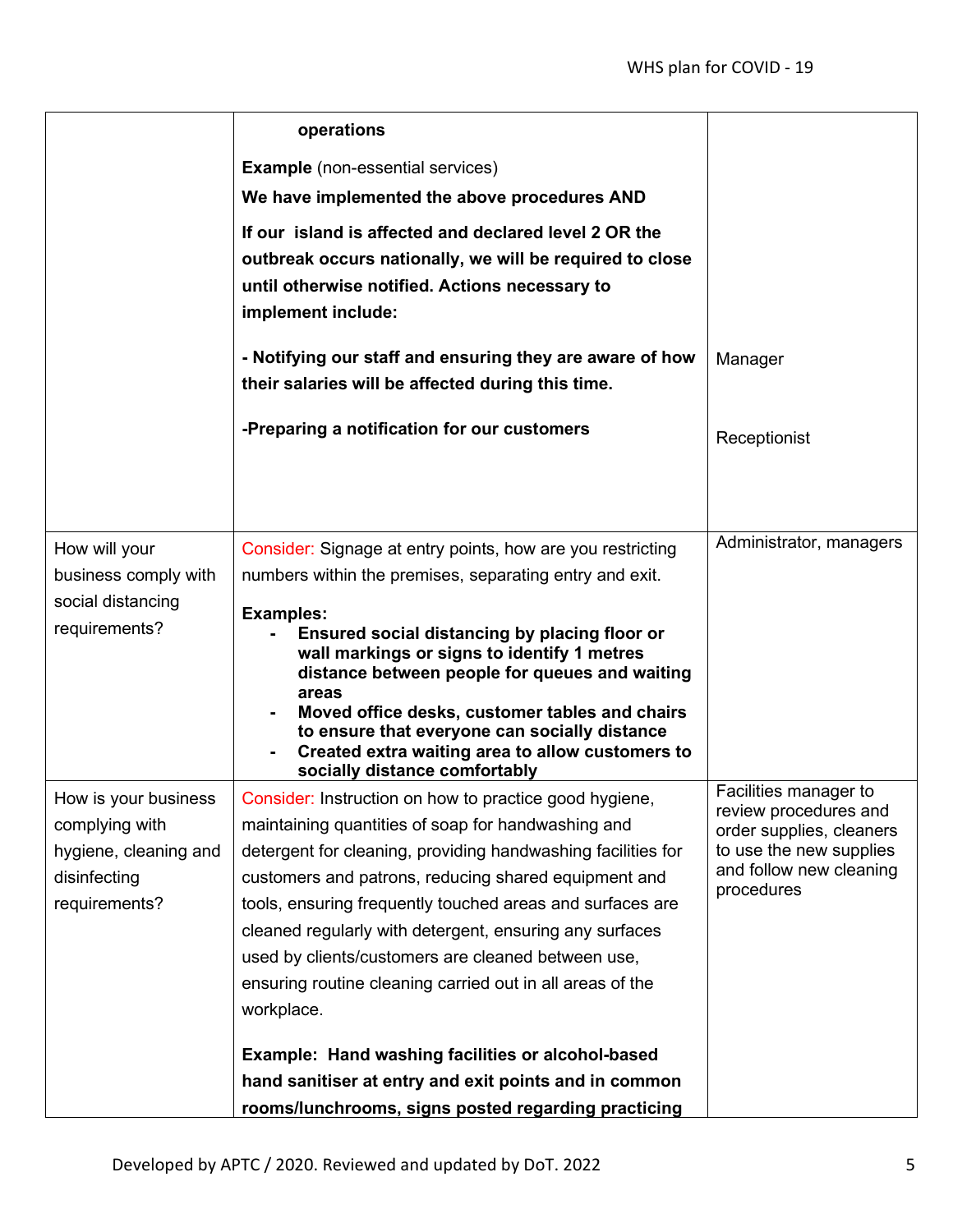|                                                                                                         | of proper hygiene and hand washing, scheduling<br>appointments/bookings to allow for sufficient cleaning<br>time                                                                                                                                                                                                                                                                                                                                      |                              |
|---------------------------------------------------------------------------------------------------------|-------------------------------------------------------------------------------------------------------------------------------------------------------------------------------------------------------------------------------------------------------------------------------------------------------------------------------------------------------------------------------------------------------------------------------------------------------|------------------------------|
| What extra measures<br>is your business doing<br>to keep customers/<br>clients safe?                    | Consider: advice on<br>https://covid19.gov.vu/index.php/resources/public-health-<br>guidelines<br>For example:                                                                                                                                                                                                                                                                                                                                        | Administrator, manager       |
|                                                                                                         | if cafes are now are required to keep contact<br>information of customers dining in If you are a<br>café or restaurant, how will you record and retain<br>contact details for workers, clients and others<br>who attend your business.<br>Has your business prepared or installed signage<br>for the front to instruct people to wear a mask or<br>stay home if they are unwell (in the case of<br><b>COVID in the community)</b>                     |                              |
|                                                                                                         | Example: electronic record keeping.                                                                                                                                                                                                                                                                                                                                                                                                                   |                              |
| What measures have<br>you put in place to<br>keep workers safe?                                         | Consider: Changing work processes to allow for social<br>distancing, increased cleaning frequency, postponing or<br>cancelling non-essential face to face gatherings, meetings<br>or training, re-organising work schedules and rosters,<br>considering alternative work arrangements where possible<br>for workers considered at increased risk.<br>Example: Developed and delivered training on new<br>processes, workers working staggered shifts. | Site manager, team<br>leader |
|                                                                                                         |                                                                                                                                                                                                                                                                                                                                                                                                                                                       |                              |
| How is your business<br>managing deliveries,<br>contractors and<br>visitors attending the<br>workplace? | Consider: Contact free deliveries, removing paperwork from<br>delivery interactions, keeping contact details of all visitors to<br>assist with contact tracing.<br>Example: Arrange drop off point for deliveries, have<br>contractors or visitors sign in or text their contact                                                                                                                                                                      | <b>Team leaders</b>          |
|                                                                                                         |                                                                                                                                                                                                                                                                                                                                                                                                                                                       |                              |